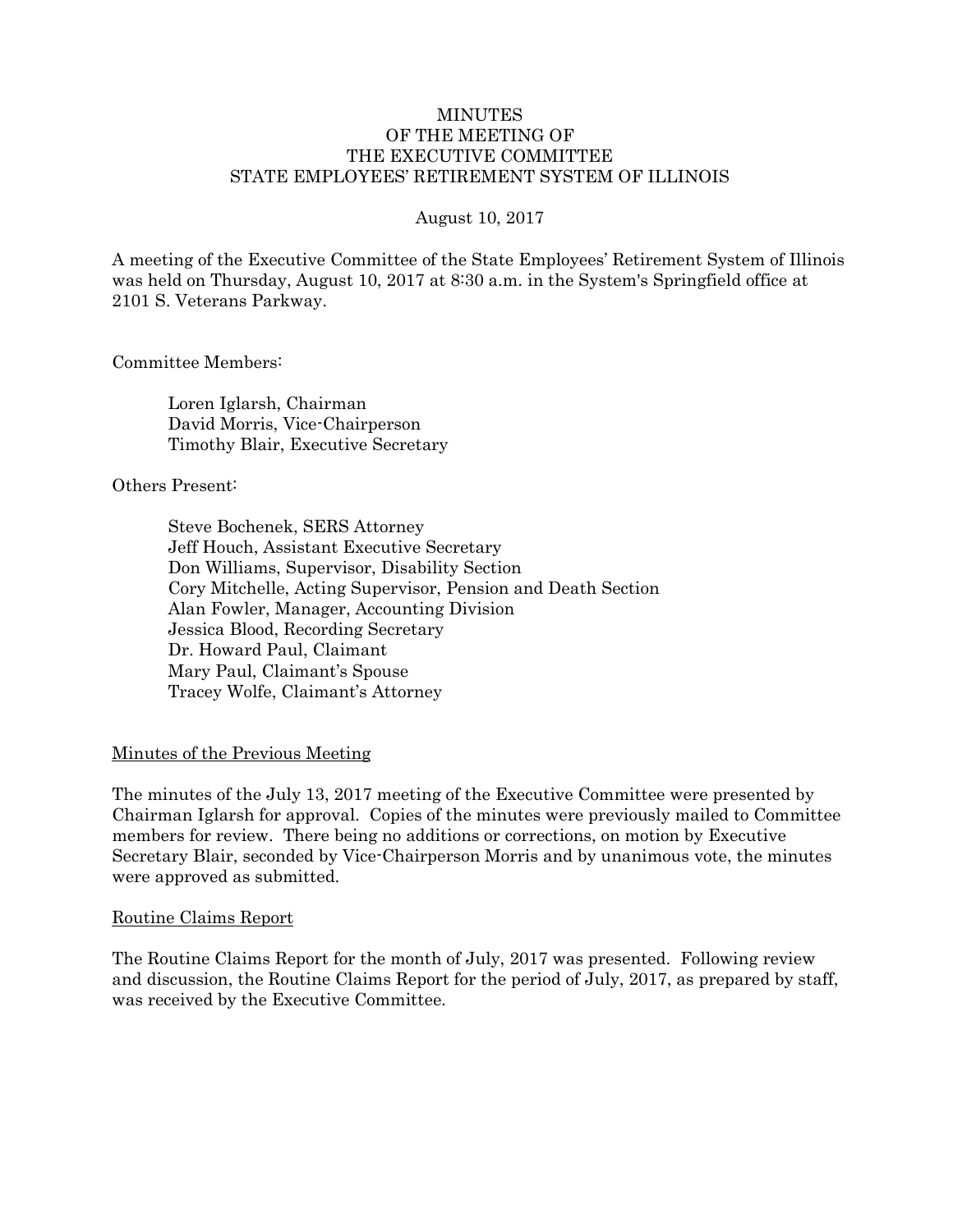# Old Business

## Joseph Nardiello – Non-Occupational Disability – Appeal Return to Work by IME

Joseph Nardiello works as a Toll Collector for the Toll Highway Authority. He last worked on September 16, 2015. He began his medical leave of absence on September 19, 2015 due to a medical issue.

Mr. Nardiello was sent to an IME with Dr. David Fetter who opined Mr. Nardiello could return to work as a Toll Collector. Mr. Nardiello's treating doctor, Dr. Ralph Everson continues to keep Mr. Nardiello off work due to his injury.

Mr. Nardiello's occupational benefits were suspended as of July 31, 2017. Mr. Nardiello appealed the SERS suspension at the July Executive Committee meeting. The appeal was discussed by the Executive Committee and it was determined Mr. Nardiello's file would be sent to MMRO for a file review. MMRO had the file reviewed by Joshua Herzog, M.D., a Board Certified Orthopedic Surgeon. After his review, Dr. Herzog determined Mr. Nardiello could return to his job as a toll collector.

After reviewing the facts of the case, a motion was made by Executive Secretary Blair to deny Mr. Nardiello's appeal. The motion was seconded by Chairman Iglarsh and all were in favor.

Wenona McKeown - Non-Occupational Disability – Deferred pending additional medical documentation

Dave Oleson - Occupational Disability – Re-appeal for 12 Month Waiver - Deferred

Brad Grotefendt - Occupational Disability – Waiver of 12 Month Filing Period - Deferred

Julie Landrus – Occupational Disability – Waiver of 12 Month Filing Period - Deferred

Claudia Kemple – Non-Occupational Disability – Waiver of 90 Day Filing Period - Deferred

Venasa Veal – Occupational Disability – Waiver of 12 Month Filing Period – Deferred

Karen Vaccaro – Non-Occupational Disability – Waiver of 90 Day Filing Period – Deferred

James McGrady – Non-Occupational Disability – Waiver of 90 Day Filing Period - Deferred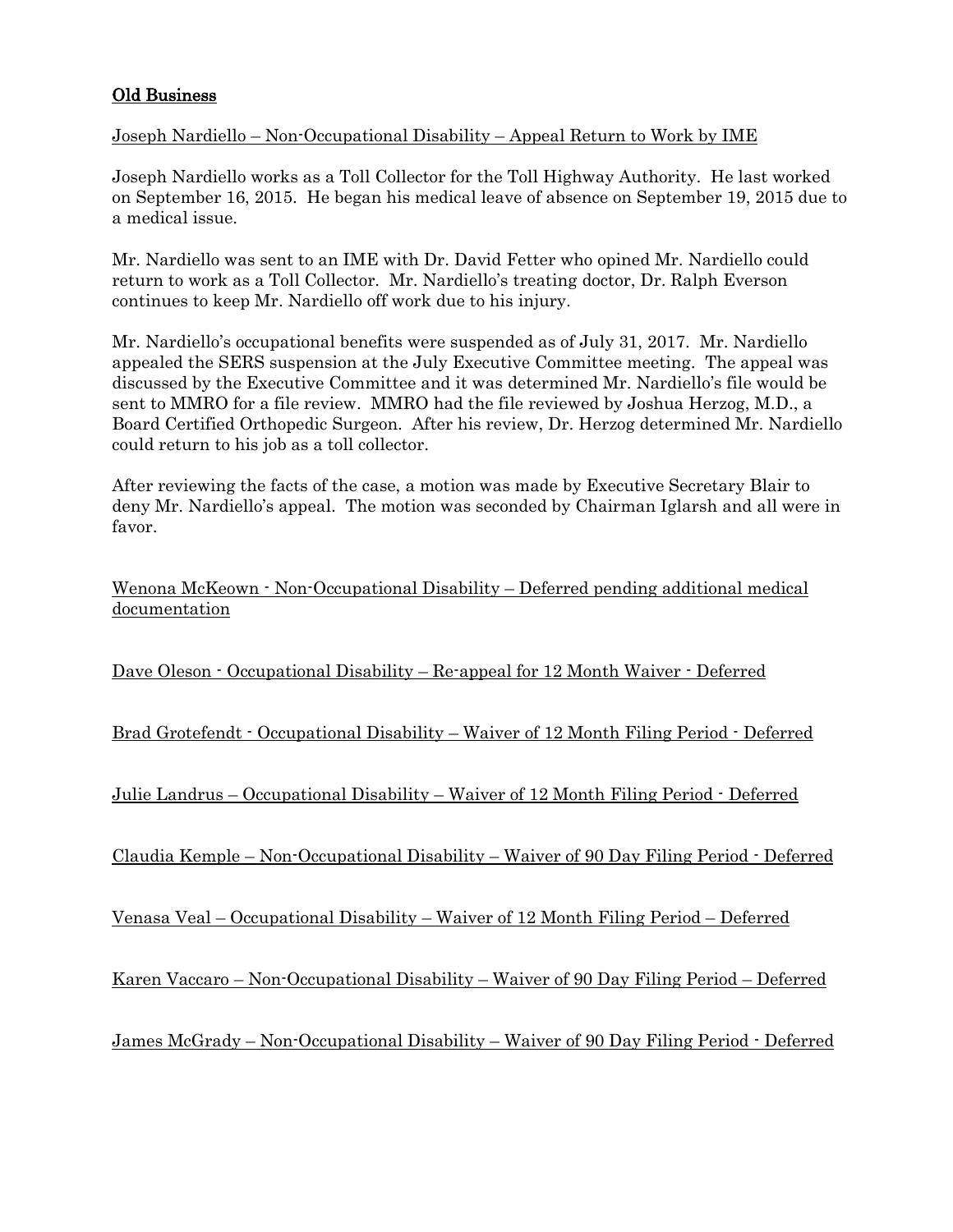# Carol Corgan – Appeal to Receive a Survivor Annuity – Member, Candice Kane

Candice Kane retired effective January 1, 2003. Ms. Kane did not have an eligible survivor and received a survivor contribution refund of \$9,352.77.

Ms. Kane was married in May, 2014. She did not repay the refund prior to her death on March 3, 2017. A \$500.00 death benefit was paid to Ms. Corgan as the named beneficiary.

Ms. Kane's wife, Carol, is requesting a survivor annuity.

Attorney Bochenek presented Recommendation No. 2017-5 to the Committee to deny the request of Ms. Corgan to receive a survivor annuity based on the facts of the case and the records provided by SERS. Chairman Iglarsh made a motion to accept Recommendation No. 2017-5. The motion was seconded by Executive Secretary Blair and all were in favor.

#### New Business

#### Dr. Howard Paul – Appeal Reduction of Pension

Dr. Howard Paul was a highly compensated employee of the State of Illinois Department of Mental Health and later the Department of Human Services. As such, he was subject to the Internal Revenue Code (IRC) Section 401(a)(17) limitation during his career.

When Dr. Paul retired, his pension was calculated prior to the reduction of the salary credits of his final calendar year of employement due to the IRC  $401(a)(17)$  limitation. Essentially, his final year of salary was overstated in the calculation of his Final Average Compensation (FAC), making a recalculation of his pension necessary and creating an overpayment of the pension already paid to him.

When Dr. Paul was notified of this, he questioned whether he should ever have been subject to the IRC  $401(a)(17)$  salary limitation. His contention is that he is exempt due to the "grandfathering" of the limitation for those members employed prior to 1996.

Although Dr. Paul repaid his resignation refund and reestablished his service from May 1984 through June 1986, the IRC  $401(a)(17)$  is applied based on the Latest Date of Membership, which for Dr. Paul is May 1, 2001. This makes his salary subject to the limitation from the time that he was reemployed by the state through his retirement date.

Dr. Paul received annual notification of this limitation being applied to his retirement account. Additionally, he received the associated refund of the contributions he made. The file does not show that he ever inquired about the application of this limitation or raised this issue during his working career. Dr. Paul is appealing the reduction of his retirement benefit.

After some discussion Dr. Paul's attorney requested that the case be deferred until a formal hearing, including a court reporter, could be scheduled. The Executive Committee agreed and the case was deferred.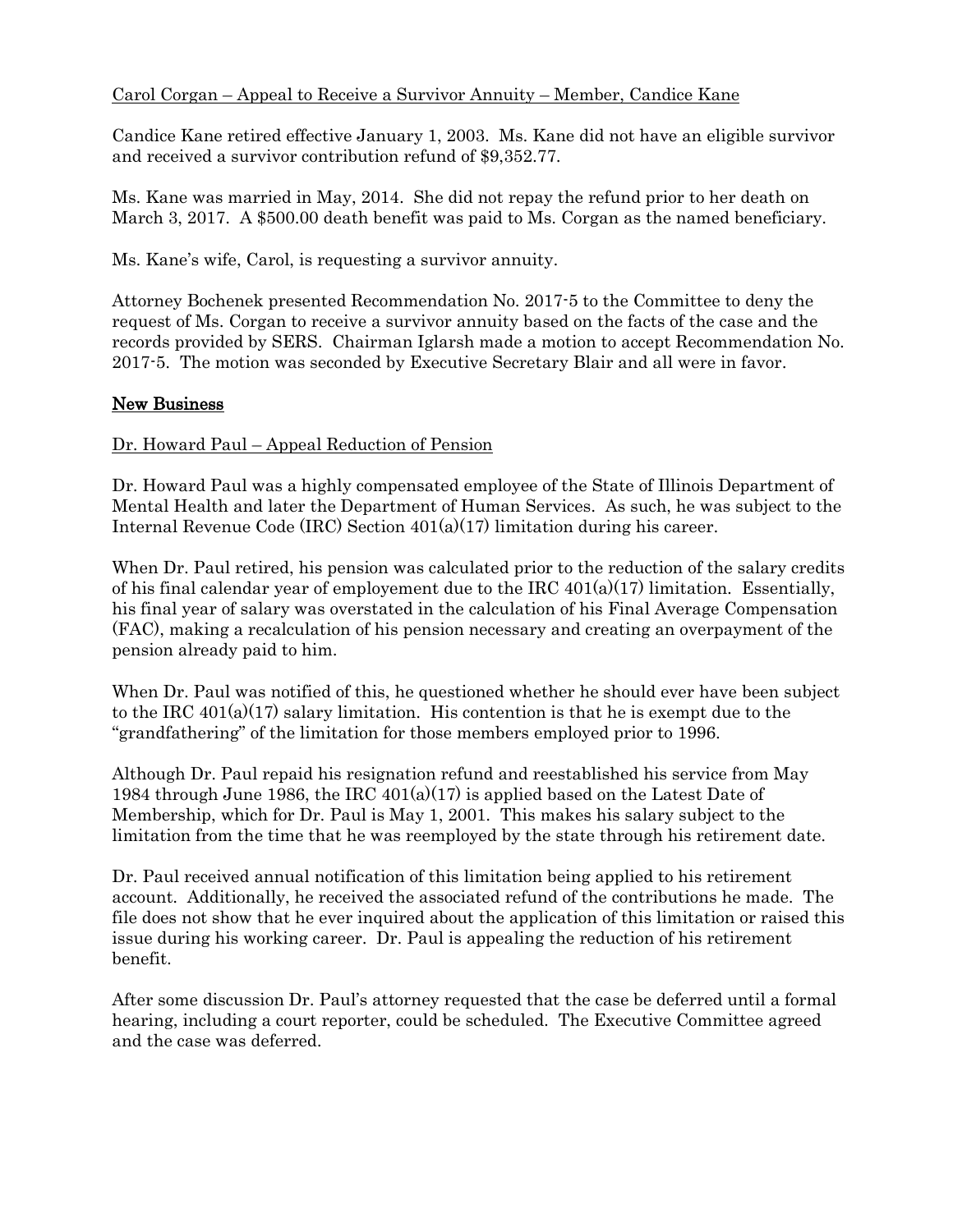# Normajean Norris-Brantley – Reappeal of SSA Overpayment

Normajean Norris-Brantley is appealing her SSA overpayment for a third time. Her first and second appeals (October 2016 and November 2016) were denied.

Ms. Norris-Brantley received Social Security disability retroactive to November 1, 2013, resulting in an overpayment of \$37,128.00. Ms. Brantley received \$8,297.00 from Social Security because she had a previous overpayment with Social Security due to working and receiving a disability benefit at the same time.

Ms. Brantley's balance as of July 1, 2017 is \$29,767.28. When the overpayment occurred, Ms. Brantley was sent notification but she failed to respond to requests to contact SERS regarding the money owed. Subsequently, the SERS Voucher Section offset her entire pension to collect the overpaid monies. Once she had appealed to the Executive Committee, her payment was reduced to \$560.00 per month (based on the balance of \$33,394.28 at the time of the decision, making the monthly payment \$5.00 short of what it should be), which allows her overpayment to be paid in five years per SERS policy.

Following a review of the case and some discussion, the Executive Committee agreed to refer the case to Attorney Bochenek for a recommendation.

# Mary Thomas – Appeal of SSA Overpayment Repayment Amount

Mary Thomas was approved for a non-occupational disability benefit November 1, 2014.

With the assistance of Midwest Disability, Ms. Thomas was approved for a retroactive Social Security disability benefit effective March 1, 2015. The retroactive benefit created an overpayment with SERS totaling \$38,484.00 for the period of March 1, 2015 through August 31, 2016. Midwest was sent \$5,909.00 in error from Social Security and Ms. Thomas was sent the balance (\$32,484.00). Midwest returned the money to Ms. Thomas stating that Social Security has sent the money to them in error.

SERS began notifying Ms. Thomas of the overpayment in September, 2016 but she did not respond. Due to staffing changes, the record was not reviewed again until May, 2017 and a notice was sent to Ms. Thomas stating that since there had been no response to the September, 2016 letter, SERS was going to offset her check by half of the gross of her disability benefit and apply it to the overpayment.

Ms. Thomas faxed and sent a certified letter dated May 22, 2017 to the Overpayment Section appealing the offset and requesting additional information regarding the overpayment. The Overpayment Accountant complied and sent all correspondence in regard to the overpayment in addition to the original letter sent in September 2016.

Ms. Thomas is appealing that she was not notified via certified mail regarding the deduction of half her gross check that would be effective in June, 2017. She states that this would be a financial hardship. She also stated that she had not received any correspondence regarding the overpayment prior to the letter she received from SERS in May 2017.

Based on the facts of this case and the information submitted, a motion was made by Executive Secretary Blair to deny Ms. Thomas' appeal of her SSA overpayment repayment amount. The motion was seconded by Chairperson Iglarsh and all were in favor.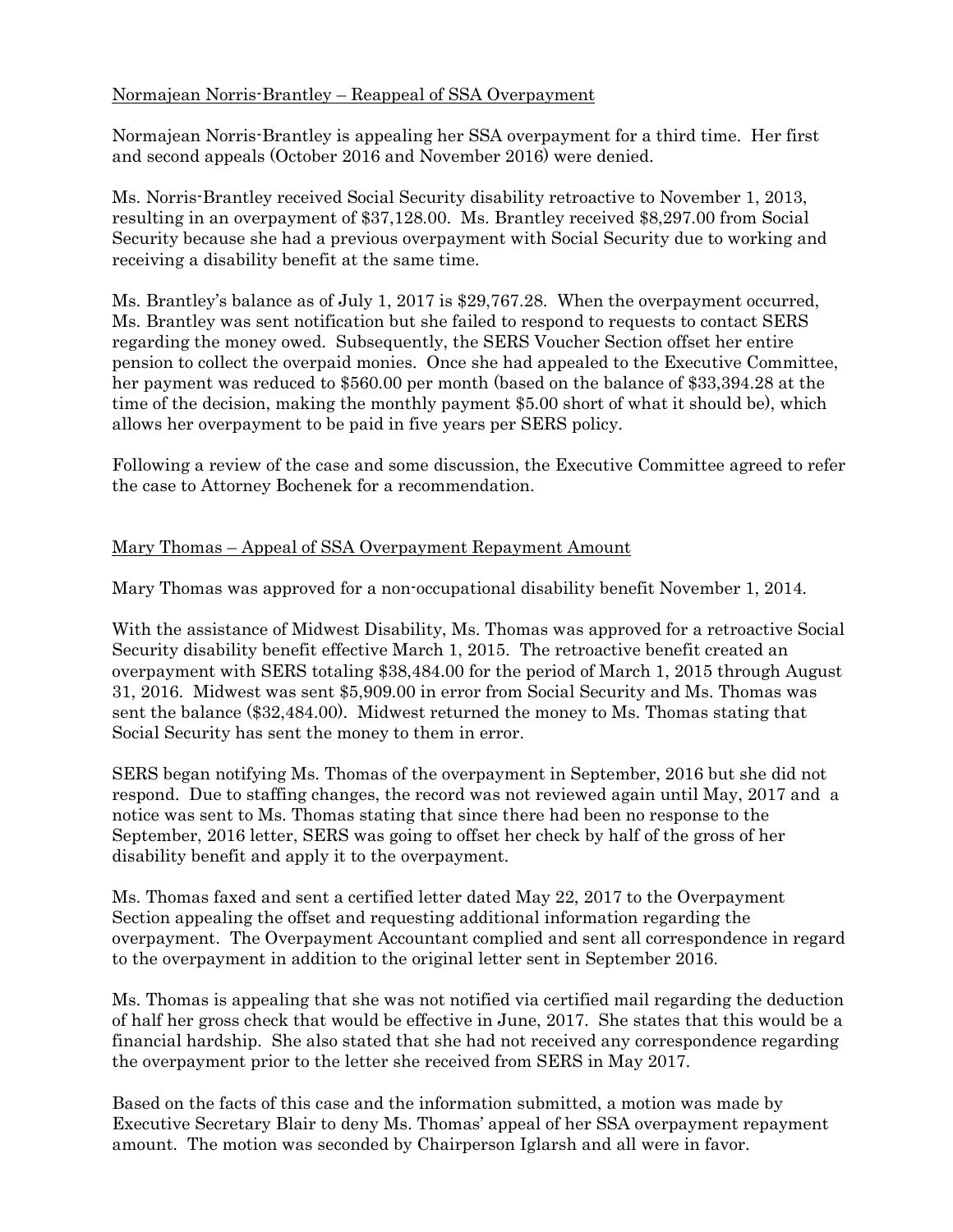# Michael Moton – Appeal of SSA Overpayment

Michael Moton was approved for a Non-Occupational benefit from SERS effective November 28, 2015.

Mr. Moton was approved for a retroactive Social Security disability benefit effective April 1, 2016. The retroactive benefit created an overpayment to SERS totaling \$20,345.00 for the time period of April 1, 2016 through April 30, 2017.

SERS sent the member a notification letter on June 5, 2017 explaining the calculation of the overpayment and what was due SERS.

His current disability benefit is \$744.49. SERS will begin deducting \$372.25 from the check he receives in August for his July benefit. This is half the gross of his disability benefit as required by SERS policy and will be the only deduction from his check. He is direct billed for his state insurance in the amount of \$185.61 per month for health, dental and optional life insurance.

Mr. Moton is appealing the SSA overpayment.

After review of the file and some discussion, a motion was made by Executive Secretary Blair to deny Mr. Moton's appeal. The motion was seconded by Vice-Chairperson Morris and all were in favor.

### Daniel Kerwin – Appeal to Modify Level Income Option

Daniel Kerwin retired effective July 1, 2010. He chose the level income option for age 66 years and 0 months. The level income option increased his pension by \$929.20 per month. Effective September 1, 2017, his pension will be reduced by \$2,013.00 for the level income option.

Mr. Kerwin is requesting to modify the level income reduction to \$1,408.00 as this is the amount he is receiving from Social Security.

Following some discussion, a motion was made by Executive Secretary Blair to deny Mr. Kerwin's appeal to modify his level income option. The motion was seconded by Chairman Iglarsh and all were in favor.

## Michael Knight – Appeal to Receive Death Benefits – Member Anthony Knight

Anthony Knight was an inactive member who died on October 6, 2014. A survivor annuity was due to his surviving spouse, Mynetha Lewis. A lump sum death benefit was due in the total amount of \$39,868.51 to his three named beneficiaries.

Mr. Knight's sister, Frankie Knight, applied for her portion of the death benefit in May, 2015. Her benefit was paid in July, 2015 because the other two beneficiaries had not responded to requests from SERS for application to receive death benefits.

In September, 2016, Mynetha Lewis applied for the survivor benefit and her portion of the lump sum death benefit. It was discovered then that Frankie had been paid half of the lump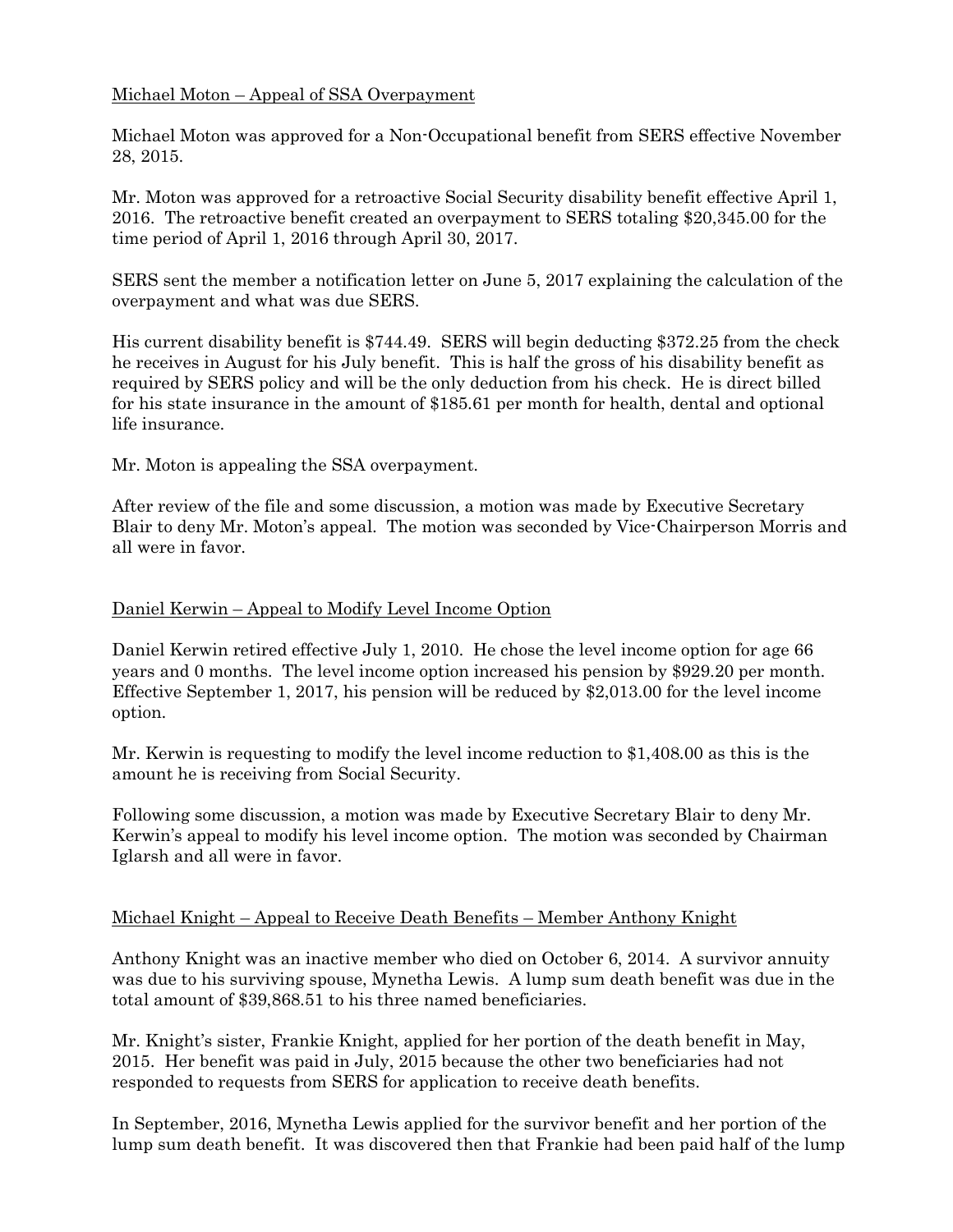sum death benefit instead of one-third. Mynetha Lewis was paid one-third of the death benefit and began receiving the survivor annuity.

In April, 2017, Michael Knight applied for his portion of the death benefit. The remaining contributions and interest were paid to Michael, but Frankie had received \$6,644.75 of Michael's lump sum amount.

Two letters have been mailed to Frankie Knight requesting repayment of the amount paid to her in error. SERS has not received a response.

Michael Knight is requesting to be paid the portion of the death benefit due to him as a named beneficiary in the amount of \$6,644.75.

After discussing the facts of the case, a motion was made by Chairman Iglarsh to approve Mr. Knight's request to receive the remainder of his father's death benefit due to him. The motion was seconded by Vice-Chairperson Morris and all were in favor.

## Arthur Sutton – Request to Purchase Service Credit after Retirement

Arthur Sutton retired reciprocally with County Employees' Annuity and Benefit Fund of Cook County (CEA&BF) effective June 1, 2017.

Prior to his retirement, Mr. Sutton requested a reciprocal pension estimate with figures showing the impact of purchasing 11.75 months of service credit from a leave of absence. The estimate provided was incorrect because by not purchasing the leave of absence, Mr. Sutton did not have 20 years total and his pension would have been reduced to 1.67% instead of 2.5%. This created a reduction in benefits of \$1,198.11 per month as opposed to the amount provided in the estimate.

Mr. Sutton is requesting to establish enough service credit to obtain 20 years, although he has already retired.

After review of the case, a motion was made by Chairman Iglarsh to approve Mr. Sutton's request to purchase service credit after retirement, at the full amount with interest calculated through the date the original service purchase estimate was given. The motion was seconded by Vice-Chairperson Morris and all were in favor.

## Arlene Brown – Appeal to Lower Monthly Deduction

Arlene Brown was approved for a Temporary Total Disability Occupational benefit effective July 8, 2016. She had received Non-Occupational benefits for the same time period. Since she received benefits under the Workers' Compensation Act, the Non-Occupational disability benefits received from SERS had to be converted to Occupational benefits.

For the period of July 8, 2016 through January 31, 2017, Ms. Brown's SERS Occupational disability benefit equaled \$9,917.55. Non-Occupational benefits paid to Ms. Brown from July 13, 2016 through January 31, 2017 equaled \$19,352.33. When subtracting the \$19,352.33 that was paid to Ms. Brown from the Occupational benefit of \$9,917.55 that was owed to Ms. Brown, the result was a SERS overpayment to Ms. Brown of \$9,670.91.